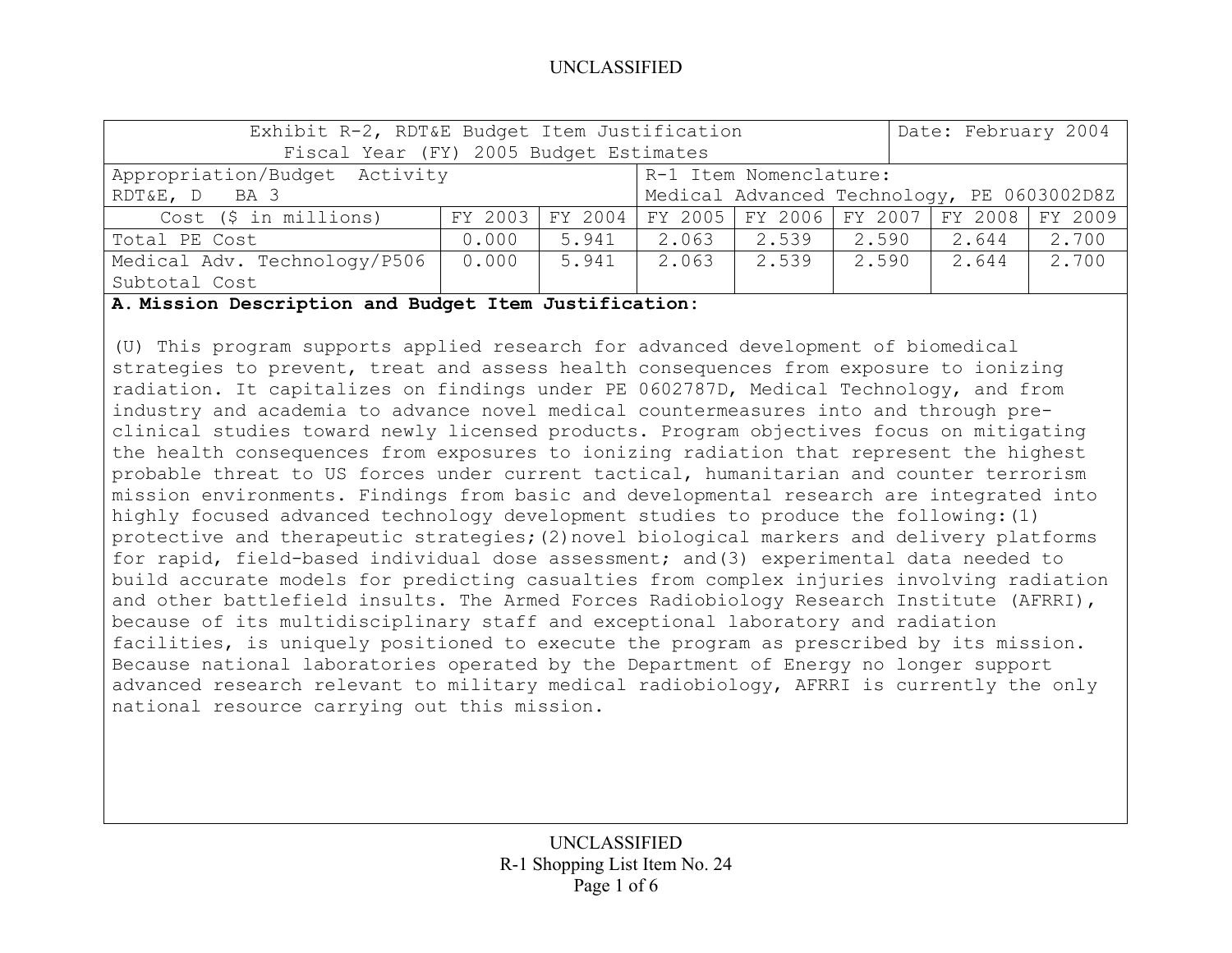B. **Program Change Summary:** (Show total funding, schedule, and technical changes for the program element that have occurred since the previous President's Budget Submission) 2003 2004 2005 Previous President's Budget 0 0 0 Current FY 2005 President's Budget 0 5.941 2.063 Total Adjustments 5.941 2.063 Congressional program reductions Congressional rescissions Congressional increases Reprogrammings SBIR/STTR Transfer Other **C. Other Program Funding Summary:** Not applicable **D. Execution**: Armed Forces Radiobiology Research Institute, Bethesda, MD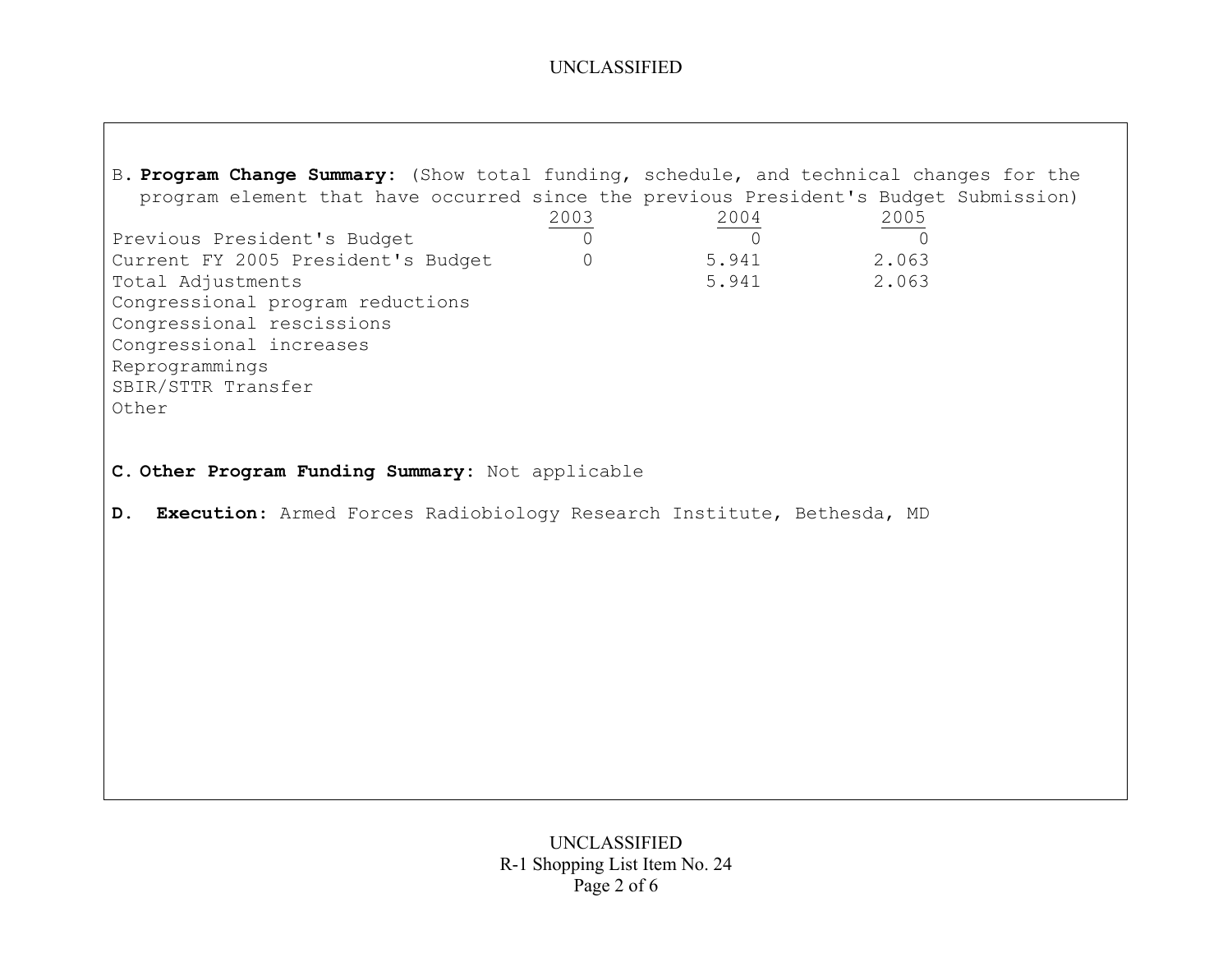| Exhibit R-2a, RDT&E Project Justification<br>Date: February 2004                        |         |         |       |                                   |         |         |         |
|-----------------------------------------------------------------------------------------|---------|---------|-------|-----------------------------------|---------|---------|---------|
|                                                                                         |         |         |       |                                   |         |         |         |
| Fiscal Year (FY) 2005 Budget Submission                                                 |         |         |       |                                   |         |         |         |
| Appropriation/Budget Activity                                                           |         |         |       | Project Name and Number           |         |         |         |
| RDT&E, D BA 3                                                                           |         |         |       | Medical Advanced Technology, P506 |         |         |         |
|                                                                                         |         |         |       | PE-0603002D8Z                     |         |         |         |
| $Cost$ (\$ in millions)                                                                 | FY 2003 |         |       | FY 2004 FY 2005 FY 2006           | FY 2007 | FY 2008 | FY 2009 |
| Project/Thrust Cost                                                                     | 0.000   | 5.941   | 2.063 | 2.539                             | 2.590   | 2.644   | 2.700   |
| (U) Mission Description and Budget Item Justification:<br>А.                            |         |         |       |                                   |         |         |         |
|                                                                                         |         |         |       |                                   |         |         |         |
| (U) This program supports applied research for advanced development of biomedical       |         |         |       |                                   |         |         |         |
| strategies to prevent, treat and assess health consequences from exposure to ionizing   |         |         |       |                                   |         |         |         |
| radiation. It capitalizes on findings under PE 0602787D8Z, Medical Technology, and from |         |         |       |                                   |         |         |         |
| industry and academia to advance novel medical countermeasures into and through pre-    |         |         |       |                                   |         |         |         |
|                                                                                         |         |         |       |                                   |         |         |         |
| clinical studies toward newly licensed products.                                        |         |         |       |                                   |         |         |         |
|                                                                                         |         |         |       |                                   |         |         |         |
|                                                                                         |         |         |       |                                   |         |         |         |
| (U) Accomplishments/Planned Program:<br><b>B.</b>                                       |         |         |       |                                   |         |         |         |
|                                                                                         |         |         |       |                                   |         |         |         |
| Cost (in \$ Millions)                                                                   |         | FY 2003 |       | FY 2004                           |         | FY 2005 |         |
| 5-AED Preclinical Studies<br>$\Omega$<br>1.559<br>.120                                  |         |         |       |                                   |         |         |         |
| FY 2003: In compliance with FDA requirements, safety and toxicity studies for 5-        |         |         |       |                                   |         |         |         |
| androstenediol were initiated in a large animal model through contract with a GLP       |         |         |       |                                   |         |         |         |
| certified laboratory.                                                                   |         |         |       |                                   |         |         |         |
| FY 2004: Obtain results from toxicology studies. Contract out GLP efficacy studies on   |         |         |       |                                   |         |         |         |
| primates.                                                                               |         |         |       |                                   |         |         |         |

**FY 2005:** Transition to advanced development for Phase I clinical trials. Submit IND application to FDA/CDER.

| Cost (in \$ Millions)                                                                                   | FY 2003 | FY 2004 | FY 2005 |  |  |
|---------------------------------------------------------------------------------------------------------|---------|---------|---------|--|--|
| Ex-Rad Radioprotectant                                                                                  |         | 000     |         |  |  |
| (Congressional add)                                                                                     |         |         |         |  |  |
| 1 – 1990، 1991، 1991، 1992، 1993، 1994، 1994، 1992، 1993، 1994، 1994، 1994، 1994، 1994، 1994، 1994، 199 |         |         |         |  |  |

**FY 2003:** Initiated a collaboration with Onconova Therapeutics to evaluate the cellular and molecular mechanism by which Ex-Rad ON01210 exerts its radioprotective effects.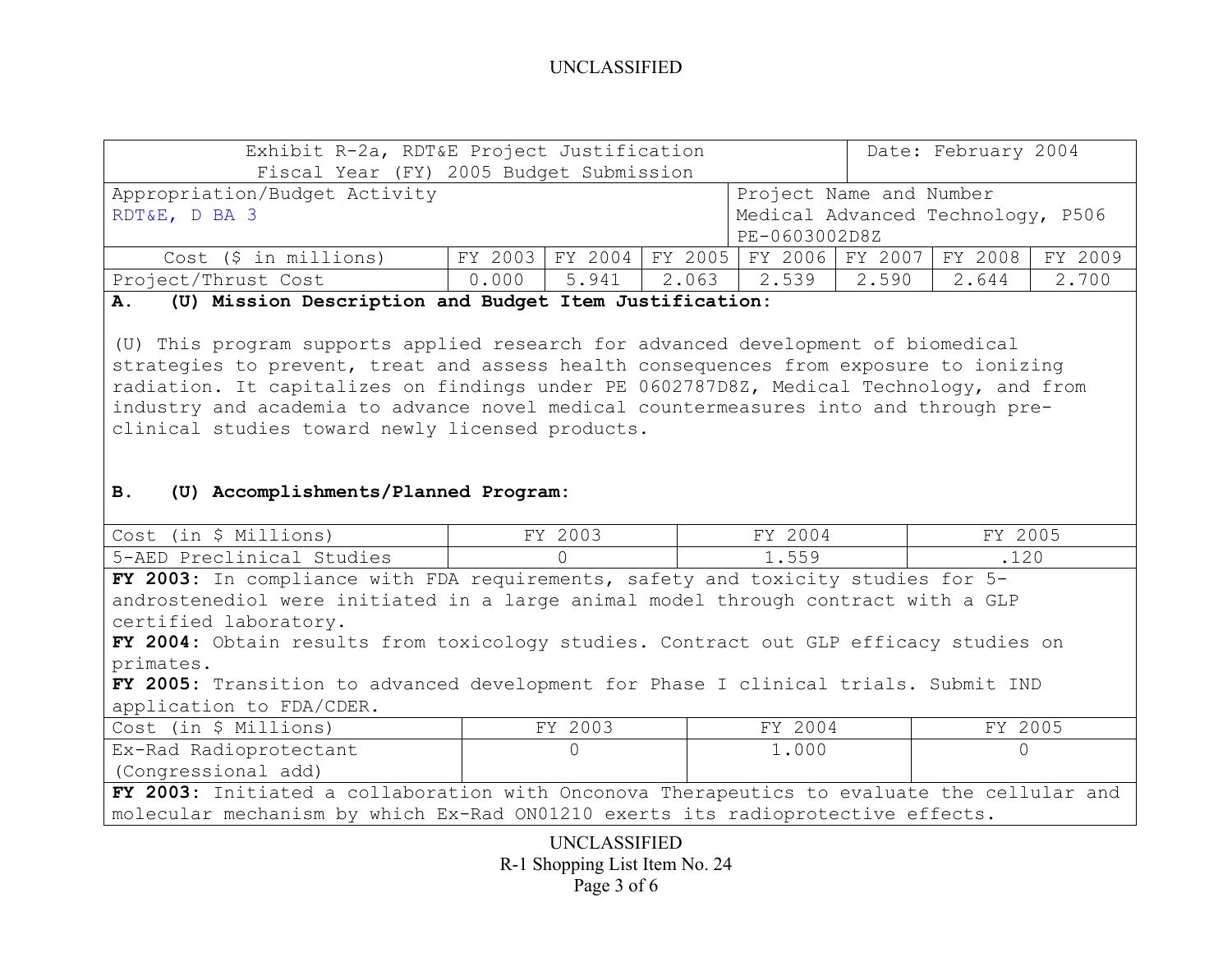| FY 2004: Evaluate the efficacy, toxicity, and pharmacology of the radioprotectant.         |         |         |         |  |  |
|--------------------------------------------------------------------------------------------|---------|---------|---------|--|--|
| Cost (in \$ Millions)                                                                      | FY 2003 | FY 2004 | FY 2005 |  |  |
| Radiation Dose Assessment:                                                                 | 0       | .545    | .194    |  |  |
| Development and Protocol                                                                   |         |         |         |  |  |
| Evaluation                                                                                 |         |         |         |  |  |
| FY 2003: Improved lymphocyte isolation procedures for better mitotic yield. Conducted      |         |         |         |  |  |
| radiation dose assessment in radiation accidents from 12 samples.                          |         |         |         |  |  |
| FY 2004: Define high throughput approaches for dose assessment of mass casualties, to      |         |         |         |  |  |
| include lymphocyte isolation system, metaphase spread preparation, and automation          |         |         |         |  |  |
| equipment for metaphase spread preparation.                                                |         |         |         |  |  |
| FY 2005: Complete a simulated mass exposure dose assessment experiment. Perform intra- and |         |         |         |  |  |
| inter-laboratory studies to validate the procedures.                                       |         |         |         |  |  |
| Cost (in \$ Millions)                                                                      | FY 2003 | FY 2004 | FY 2005 |  |  |
| Biodosimetry PCC Assay                                                                     | 0       | .505    | .255    |  |  |
| Validation                                                                                 |         |         |         |  |  |
| FY 2003: Completed in vivo validation of the premature chromosome condensation (PCC) assay |         |         |         |  |  |
| using samples from the accident in Thailand. Acquired blood samples from radiotherapy      |         |         |         |  |  |
| patients for assessment.                                                                   |         |         |         |  |  |
| FY 2004: Complete time-course study to determine the effect of sampling delay on the PCC   |         |         |         |  |  |
| assay. Continue validation of assay using samples from accident victims and radiotherapy   |         |         |         |  |  |
| patients. Complete analysis from 8 radiotherapy patients. Optimize an immuno-enzymatic     |         |         |         |  |  |
| bright field method for detecting chromosome aberrations involving specific chromosomes in |         |         |         |  |  |
| mouse for persistency study.                                                               |         |         |         |  |  |
| FY 2005: Establish multicolor chromosome aberration analysis. Continue validation of assay |         |         |         |  |  |
| using samples from accident victims and radiotherapy patients.                             |         |         |         |  |  |
| Cost (in \$ Millions)                                                                      | FY 2003 | FY 2004 | FY 2005 |  |  |
| Early-Response Gene                                                                        |         | .783    | .583    |  |  |
| Expression Markers                                                                         |         |         |         |  |  |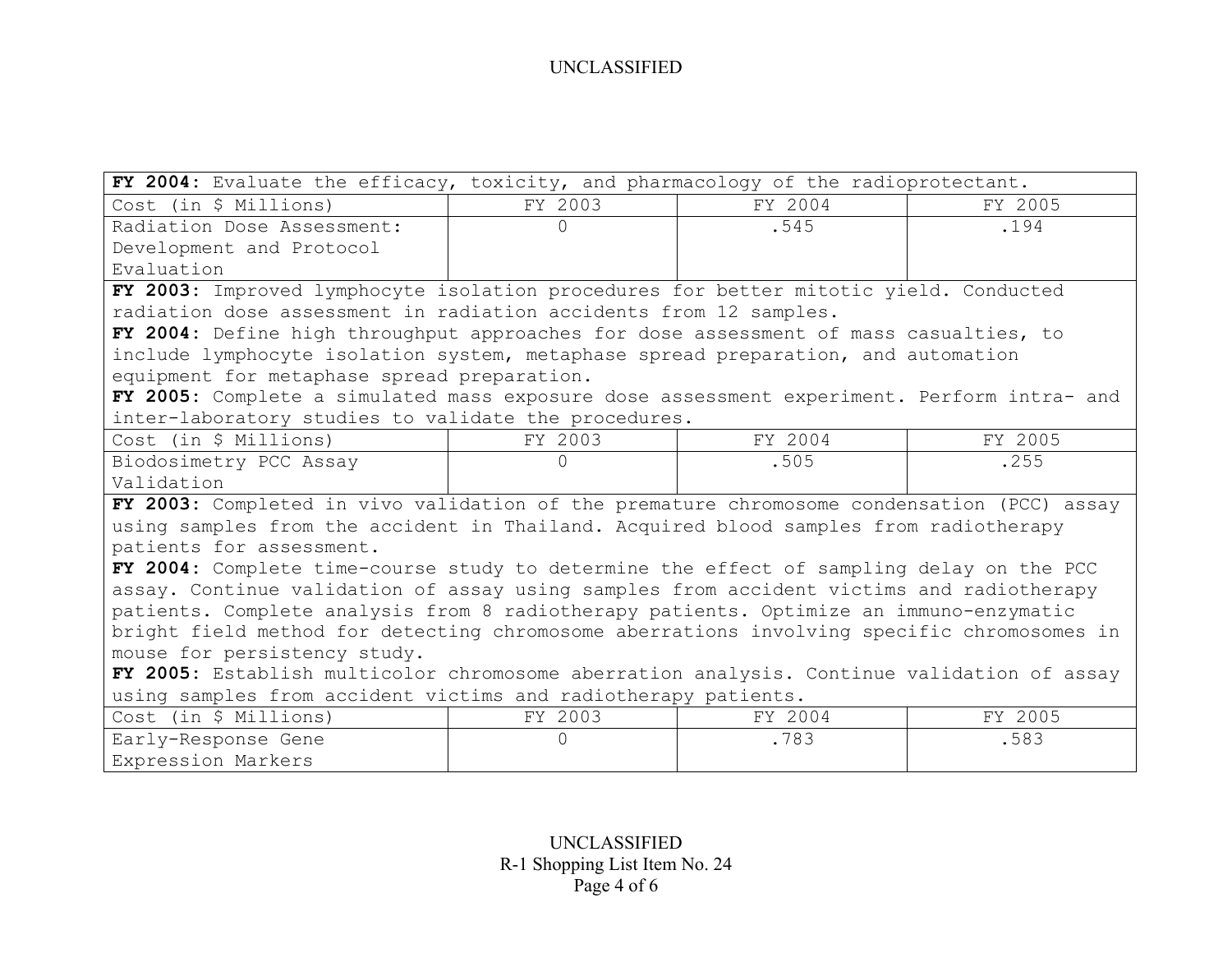**FY 2003:** Demonstrated that gene expression changes can be measured in less than 3 hours after sample processing using devices capable of nucleic acid analysis through gene amplification on a platform deployable to a field laboratory.

**FY 2004:** Evaluate dose-dependent changes in multiple gene targets from single donors (samples irradiated ex vivo) for intra-individual comparisons. Complete study of interindividual comparisons using ex-vivo irradiation of samples. Initiate validation of assay using gene expression in rodent models exposed to radiation in vivo.

**FY 2005:** In animal model test the influence of radioprotectants on gene expression markers to determine if the use of these pharmacological agents will influence the biodosimetric assay endpoints. Develop proof-of-principle fieldable protocols for major component of the nucleic acid analysis assay.

| Cost (in \$ Millions)        | FY 2003 | FY 2004 | FY 2005 |
|------------------------------|---------|---------|---------|
| Biodosimetry Assessment Tool |         | 438     |         |
| (BAT) and Blood Markers      |         |         |         |

**FY 2003:** Initiated efforts to design a version of BAT for a PDA. Obtained an updated database of bioassay data on lymphocyte and monocyte counts from the REAC/TS accident registry to support the enhancement of the BAT dose prediction models.

**FY 2004:** Initiate evaluation of a new hematology analyzer and perform reliability, accuracy and dynamic range studies. Initiate design for blood counter data storage system. For BAT, update neutron criticality data for onset of vomiting. Complete development of integrated help screens. Update BAT software to version 1.0. Transition selected BAT utilities to Palm Pilot platform – beta version.

**FY 2005:** Complete hematology protocol development and exercise deployable hematology system. Evaluate time window requirements to determine dose using lymphocyte depletion kinetics. Incorporate neutron criticality lymphocyte depletion data set into BAT. Complete PDA version 1.0 of BAT software application.

| <sup>S</sup> Millions)<br>Cost<br>in | $\cap$ $\cap$ $\cap$<br><b>EV</b><br>ZUU3 | 2004<br>T T T | 2005<br><b>TTV</b> |
|--------------------------------------|-------------------------------------------|---------------|--------------------|
| Assessment of uranium                |                                           | ---           | へへへ<br>Uムコ         |
| exposure                             |                                           |               |                    |